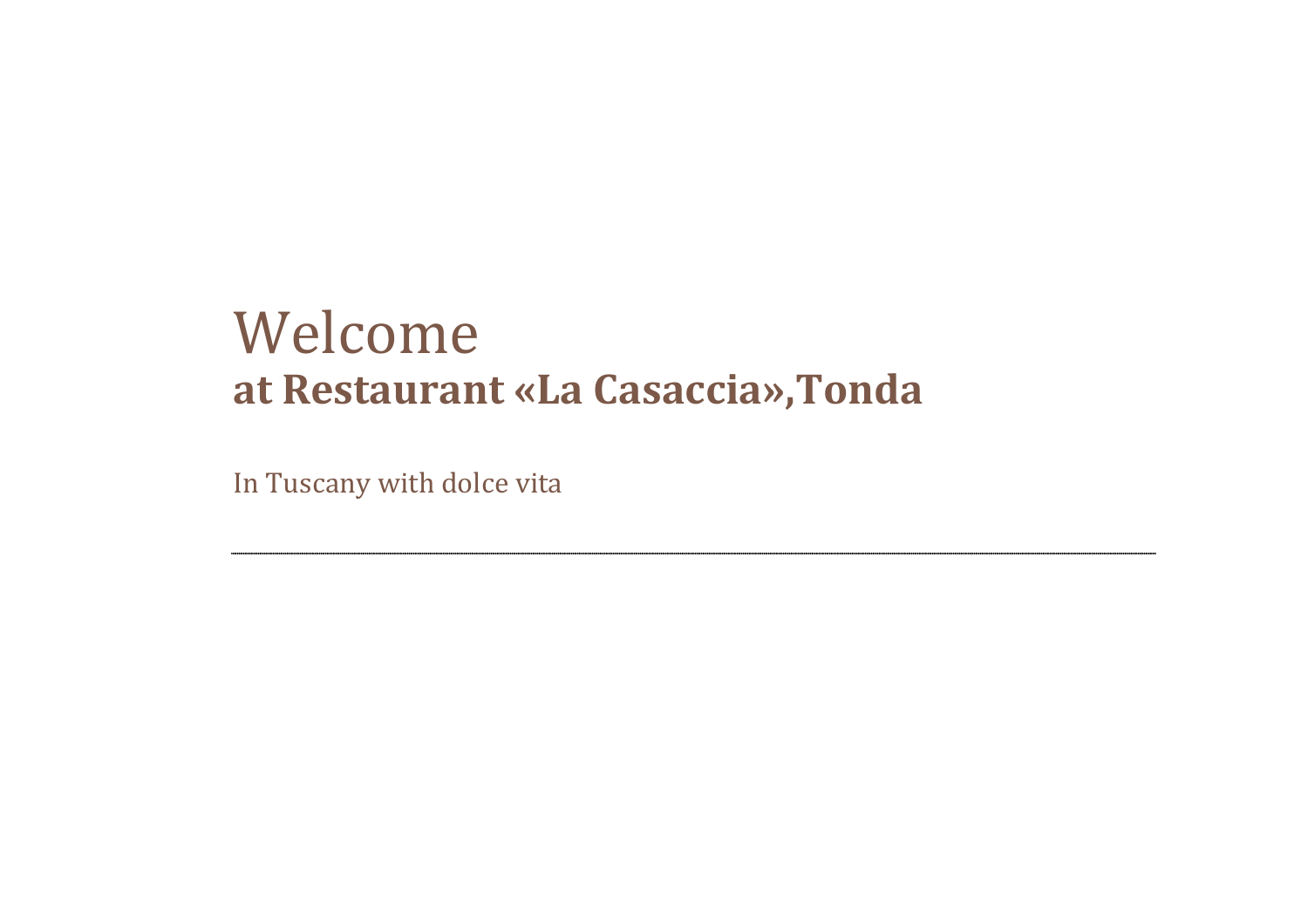#### Chef : Gabriele Fiori

#### Legend to symbols

- V Vegetarian dish
- \* Potential frozen ingredients
- 1 Cereals containing gluten
- 2 Shellfish
- 3 Egg
- 4 Fish
- 5 Peanut
- 6 Soy
- 7 Milk
- 8 Nuts
- 9 Celery
- 10 Mustard
- 11 Sesame
- 12 Sulfur dioxid
- 13 Lupine
- 14 Bivalve shellfish

In case of specific allergies, please ask the personnel

Cover Euro 2,70 - No charge till 6 years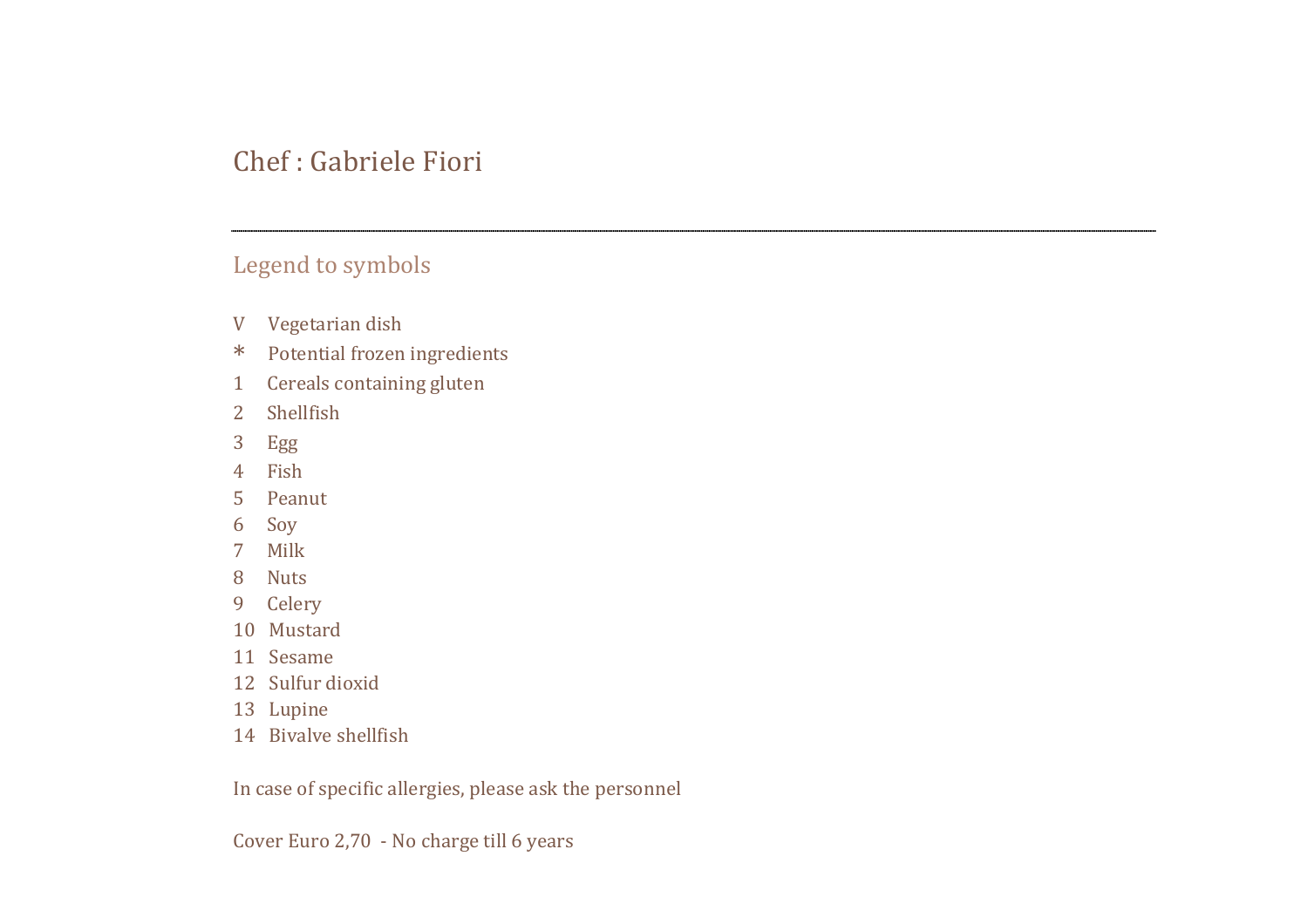#### Gluten-free

Crostini and Bruschetta available with gluten-free bread.

Spaghetti and Penne for pasta dishes.

Please ask the waiter about the sauces.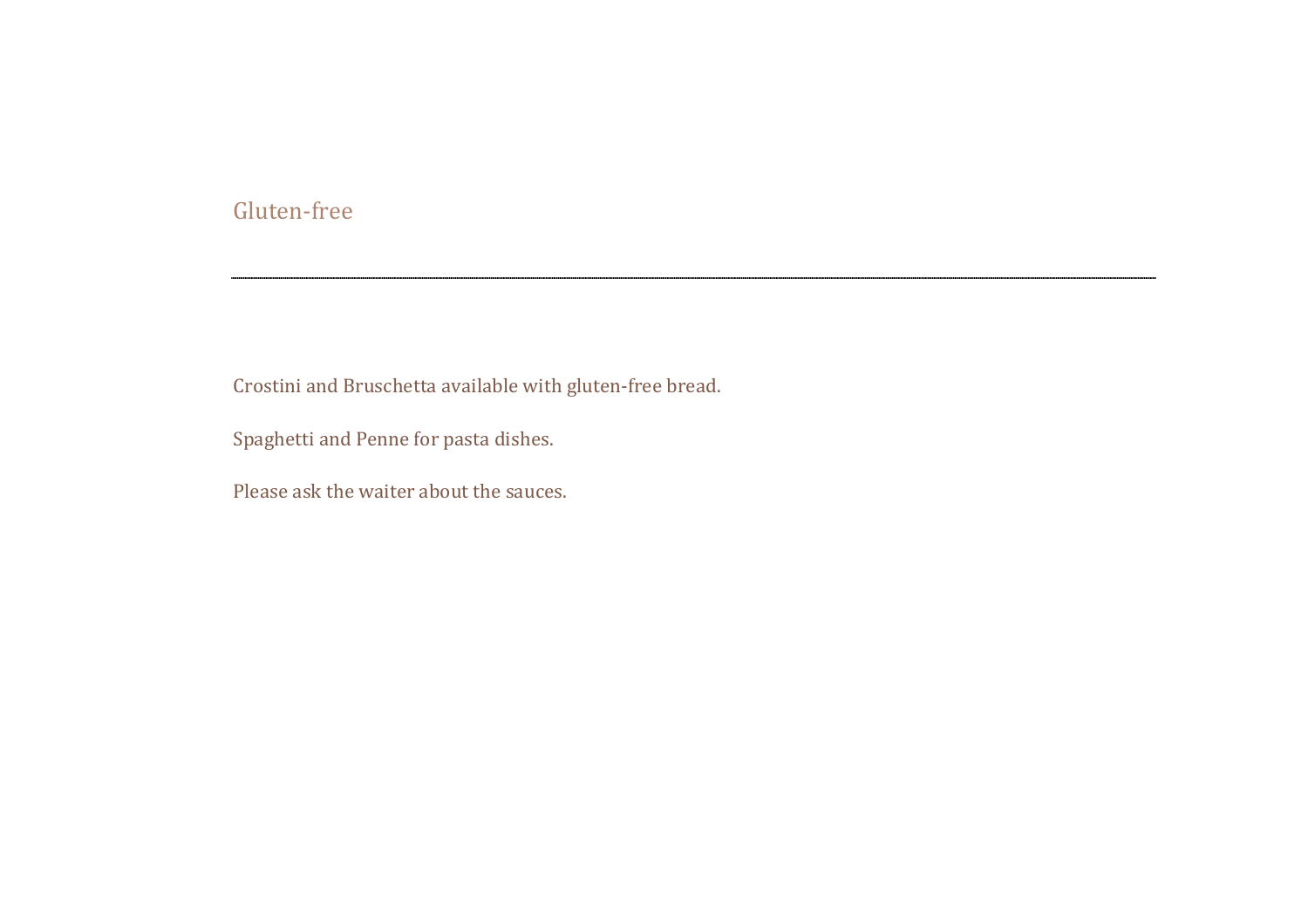## SPECIAL MENU WITH FRESH TRUFFLE

|   | Beef carpaccio with fresh truffle               | 22.00 |                     |
|---|-------------------------------------------------|-------|---------------------|
|   | Fried egg with fresh truffle 7                  | 12.00 |                     |
| V | Home made tagliolini with fresh truffle */1/3/7 | 17.00 | $\frac{1}{2}$ 13.90 |
|   | Beef fillet with fresh truffle                  | 30.00 |                     |
|   | Beef tagliata with fresh truffle                | 25.00 |                     |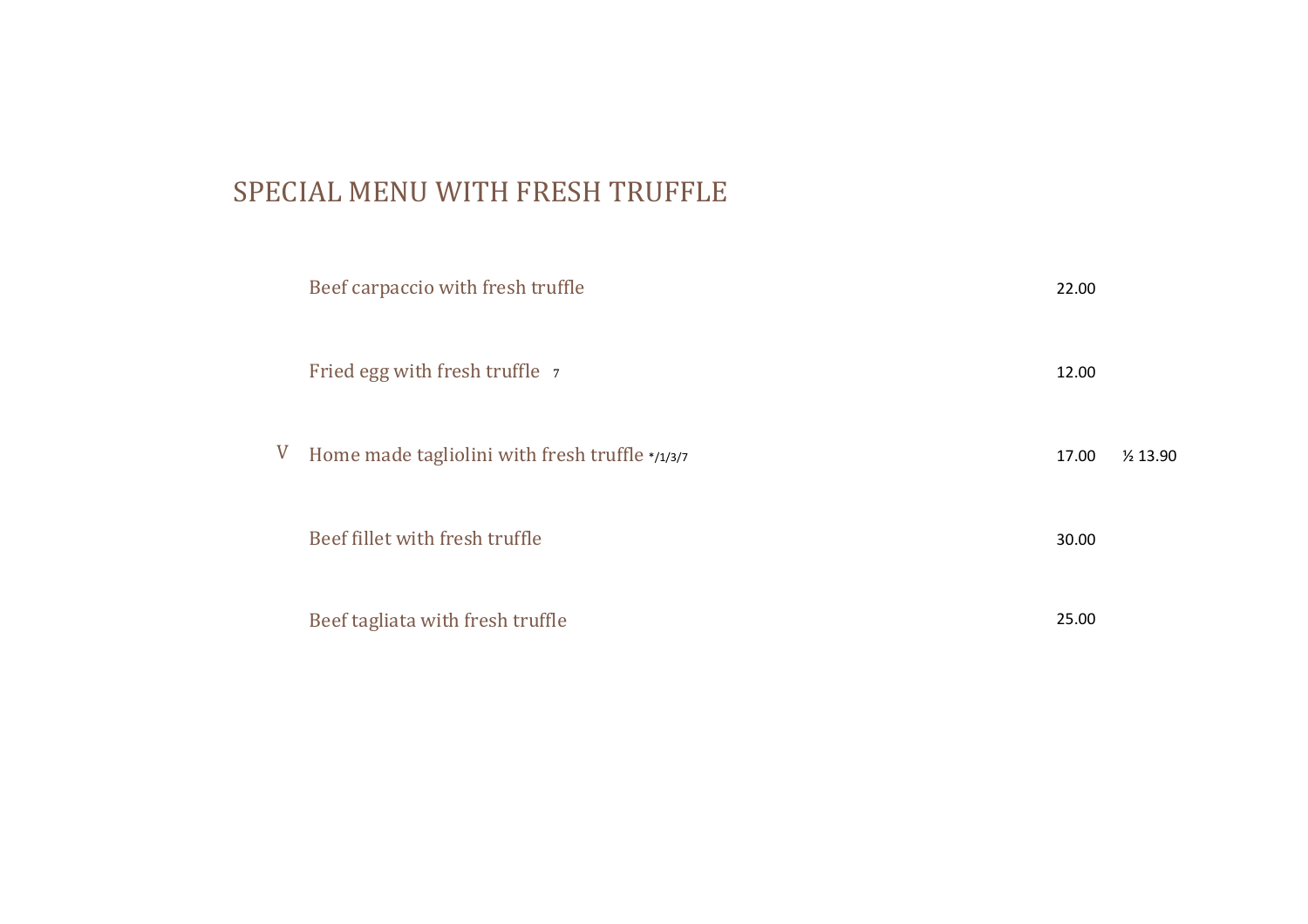# APPETIZERS

|             | Antipasto La Casaccia with cold cuts of wild game meat, deer meat praline on black cabbage<br>sauce, pheasant meat paté and porcini mushrooms with crispy bread */1/37 | 12.00 |
|-------------|------------------------------------------------------------------------------------------------------------------------------------------------------------------------|-------|
|             | Antipasto Toscano with cold cuts, crostini with chicken liver paté, grilled vegetables and<br>sheep's milk cheese 1/7                                                  | 10.00 |
|             | Knife minced beef meat with sauces on crispy herb bread 1/3/7/10                                                                                                       | 12.00 |
|             | Fried pumpkin flowers filled with mozzarella, ricotta and anchovies 1/3/4/7                                                                                            | 10.00 |
|             | Mixed Tuscan crostini 1/4/7                                                                                                                                            | 9.00  |
| V           | Bruschetta 1                                                                                                                                                           | 7.50  |
|             | Ham and melon                                                                                                                                                          | 8.50  |
|             | Assorted cheese and marmelades 7                                                                                                                                       | 10.00 |
|             | Caprese with Buffalo Mozzarella, tomatoes, basil and oregano 7                                                                                                         | 11.00 |
|             | Large seasonal salad with sheep's milk cheese, black olives and oregano<br>4/7                                                                                         | 10.00 |
| $\mathbf V$ | Eggplant gratin with parmesan cheese 7                                                                                                                                 | 10.00 |
| V           | Mixed grilled vegetables in garlic and chili olive oil                                                                                                                 | 10.50 |
|             | Grilled octopus on potato slices with red onion of Certaldo */4                                                                                                        | 13.50 |
|             | Shrimps sauteed with garlic */1/2/12                                                                                                                                   | 11.00 |
|             | Big plate of mussles sauteed in Vernaccia wine and with garlic bread 1/14                                                                                              | 9.50  |
|             | Tuna Carpaccio in citrus fruits sauce<br>$*/4/8$                                                                                                                       | 14.00 |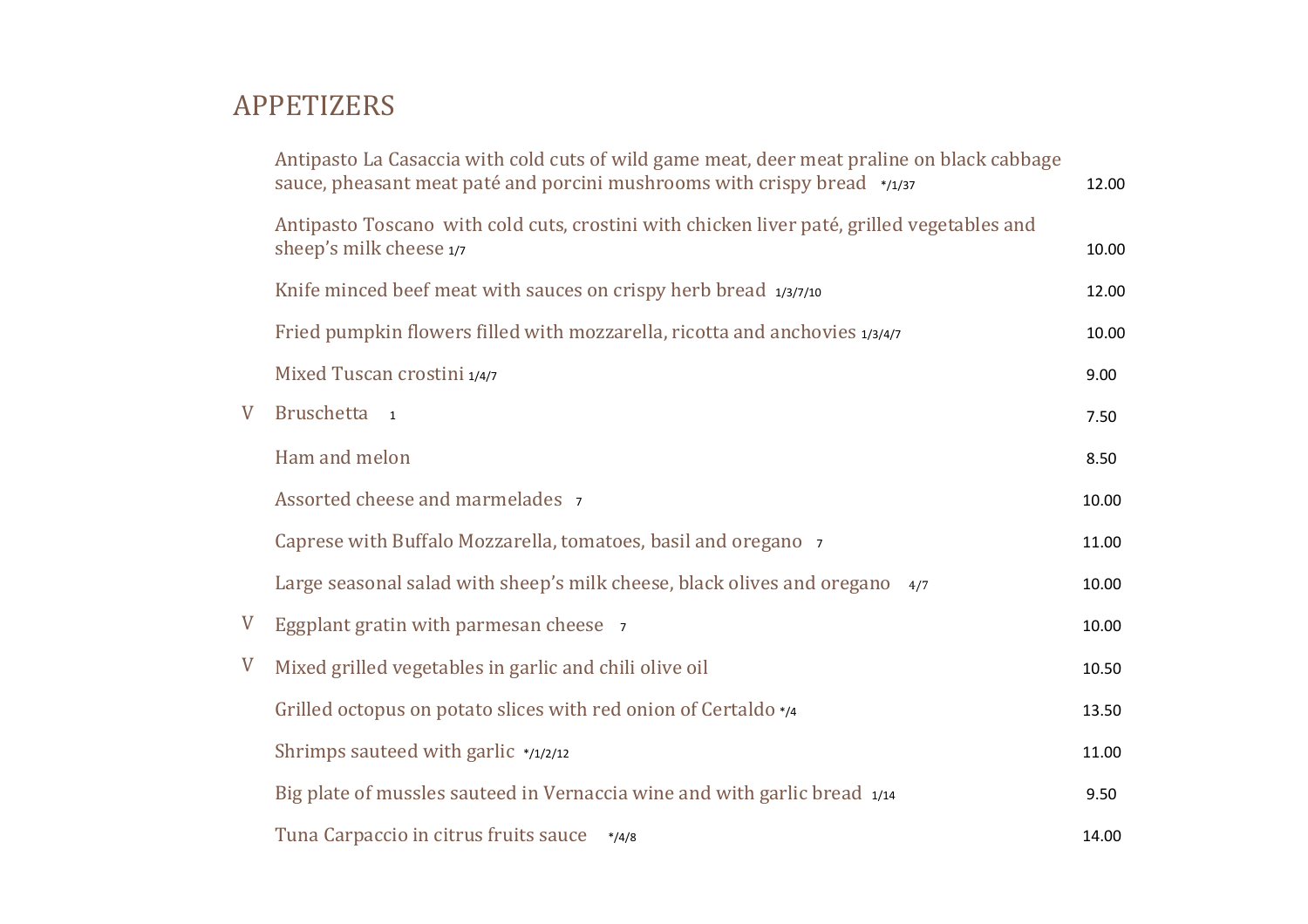# PASTA DISHES

|             | Home-made Maltagliati noodle with wild boar meat sauce */1/3                                                        | 11.00 | $\frac{1}{2}$ 7.90 |
|-------------|---------------------------------------------------------------------------------------------------------------------|-------|--------------------|
| $\mathbf V$ | Home-made Ravioli maremmani with walnuts and gorgonzola cheese */1/3/7/8                                            | 11.00 | $\frac{1}{2}$ 7.90 |
| V           | Home-made Ravioli maremmani with butter and sage sauce $*_{/1/3/7}$                                                 | 10.00 | $\frac{1}{2}$ 7.90 |
| V           | Home-made Ravioli with fresh tomato sauce */1/3/7                                                                   | 10.50 | $\frac{1}{2}$ 7.90 |
|             | Home made Tortelli filled with burrata cheese on yellow date tomatoe sauce and cherry<br>tomatoes confit $*$ /1/3/7 | 12.00 | $\frac{1}{2}$ 8.90 |
| V           | Home-made Tagliatelle with porcini */1/3/7                                                                          | 11.00 | $\frac{1}{2}$ 7.90 |
|             | Home-made Tagliatelle with Tuscan meat sauce<br>$*$ /1/3/9                                                          | 10.50 | $\frac{1}{2}$ 7.90 |
| V           | Pici with cheese and black pepper $\frac{*}{17}$                                                                    | 9.50  | $\frac{1}{2}$ 6.90 |
|             | Pici with Tuscan garlic "aglione", anchovies, wild fennel and breadcrumbs 1/4                                       | 11.00 | $\frac{1}{2}$ 7.90 |
|             | Pici with hare meat sauce */1/7/9                                                                                   | 12.00 | $\frac{1}{2}$ 8.90 |
| V           | Spaghetti all'arrabbiata with chili pepper, garlic and tomatoes 1                                                   | 8.50  | $\frac{1}{2}$ 5.90 |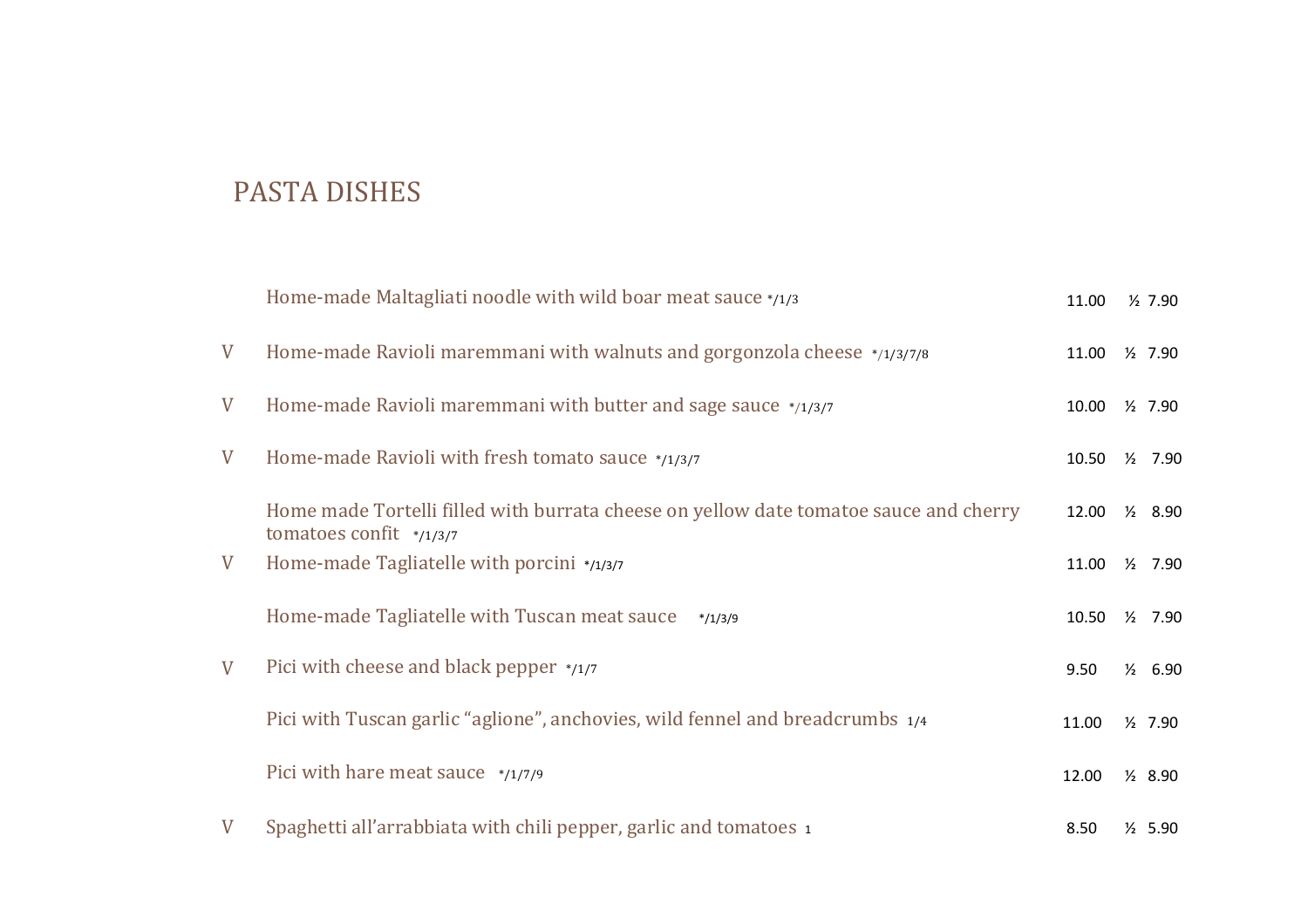| Gnocchi with sausage, porcini mushrooms, smoked provola cheese and thyme $\star$ /7 | 10.50 | $\frac{1}{2}$ 7.90 |
|-------------------------------------------------------------------------------------|-------|--------------------|
| Lasagne $*$ /1/3/7/9                                                                | 9.50  |                    |
| Risotto with porcini $*_{77/9}$                                                     | 11.00 | <sup>2</sup> 8.50  |

V

| The Chef Gabriele recommends                                                                  |       |                    |
|-----------------------------------------------------------------------------------------------|-------|--------------------|
| Home made Tagliolini with vegetables and sheep'milk cheese<br>fondue $*_{/1/3/7/9}$           | 10.50 | $\frac{1}{2}$ 7.90 |
| Risotto with saffron from San Gimignano, shrimps and porcini 11.50<br>mushrooms $*$ /2/7/9/12 |       | $\frac{1}{2}$ 8.90 |

| Spaghetti with fresh sea fruits $\frac{1}{2}$ /1/2/4/14                                      | 13.00 | $\frac{1}{2}$ 9.90 |
|----------------------------------------------------------------------------------------------|-------|--------------------|
| Spaghetti with clams $1/14$                                                                  | 13.00 | $\frac{1}{2}$ 9.90 |
| Home-made Tagliatelle with rucola pesto and shrimps and chili pepper $\frac{1}{2}$ /2/3/8/12 | 12.00 | $\frac{1}{2}$ 8.90 |

| The Chef Gabriele recommends                                                                |       |                      |
|---------------------------------------------------------------------------------------------|-------|----------------------|
| Calamarata noodle with tuna, tomatoe confit, peppermint and<br>pistachio crubs $*$ /1/3/4/8 | 13.00 | <sup>3</sup> 7, 9,90 |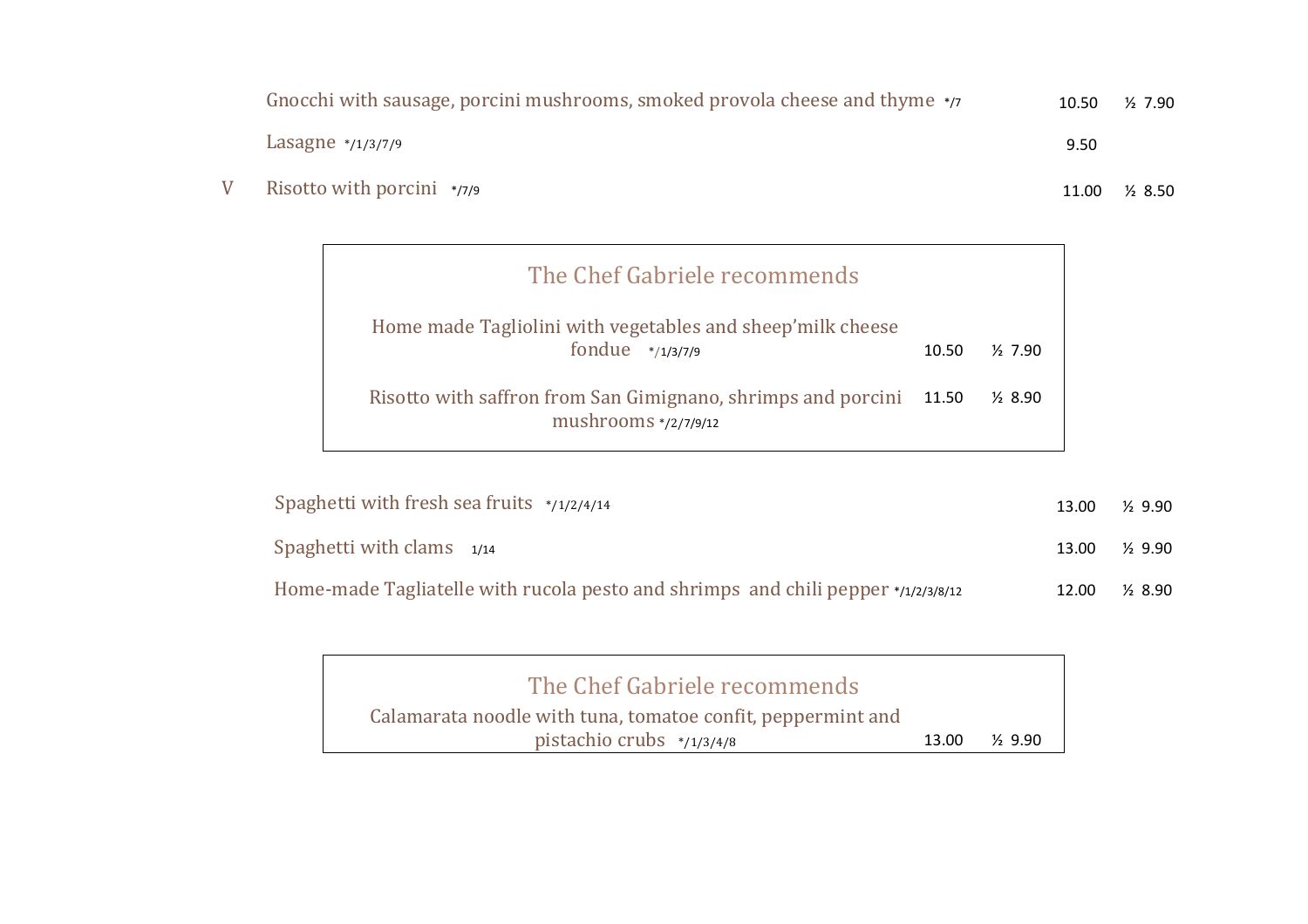# SOUPS

| V | Ribollita, bread soup with vegetables and white beans 1/9 | 8.00  |
|---|-----------------------------------------------------------|-------|
| V | Porcini soup with garlic bread $\frac{*}{1}$              | 9.00  |
| V | Pappa al Pomodoro, Tuscan bread soup with tomatoes 1      | 7.50  |
|   | Little fish soup with crispy garlic bread */1/2/4/14      | 15.00 |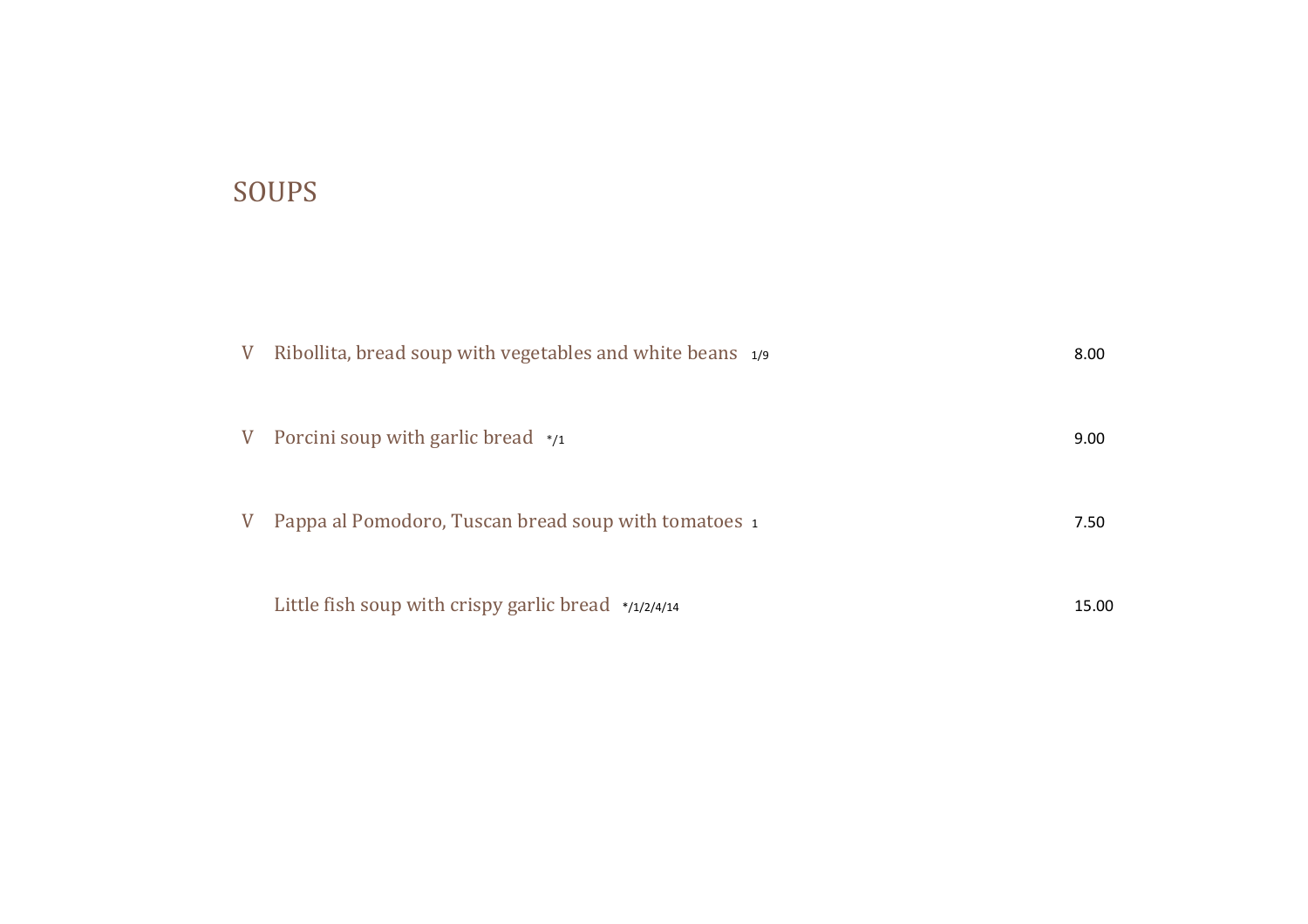#### MEAT DISHES

| Beef tagliata with porcini and salted pink onion *                                                                        | 21.50 |
|---------------------------------------------------------------------------------------------------------------------------|-------|
| Beef tagliata with rocket and parmesan 7                                                                                  | 19.50 |
| Beef tagliata with Gorgonzola cheese and potatoe chips 7                                                                  | 20.00 |
| Veal escalope with porcini $*_{77/9}$                                                                                     | 17.00 |
| Veal escalope with lemon sauce 7/9                                                                                        | 15.00 |
| Pork tenderloin with wild berbs and Colonnata curd pork lard on roasted red<br>radicchio and Chianti reduction sauce 8/10 | 16.50 |
| Grilled beef fillet                                                                                                       | 23.00 |
| Beef fillet with green pepper<br>7/9                                                                                      | 24.00 |
| Tuscan fried chicken, rabbit and vegetables */1/3                                                                         | 16.00 |
| Deer meat stew with juniper berries, porcini mushrooms and Taggiasche olives */8/9                                        | 18.00 |
| Wild boar stew on Tuscany style */8/9                                                                                     | 16.00 |

| The Chef Gabriele recommends                           |          |
|--------------------------------------------------------|----------|
| Grilled lamb cutlet with chycori on mashed chickpeas * | 16.50    |
| Bistecca Fiorentina for 2 pax                          | 50.00/kg |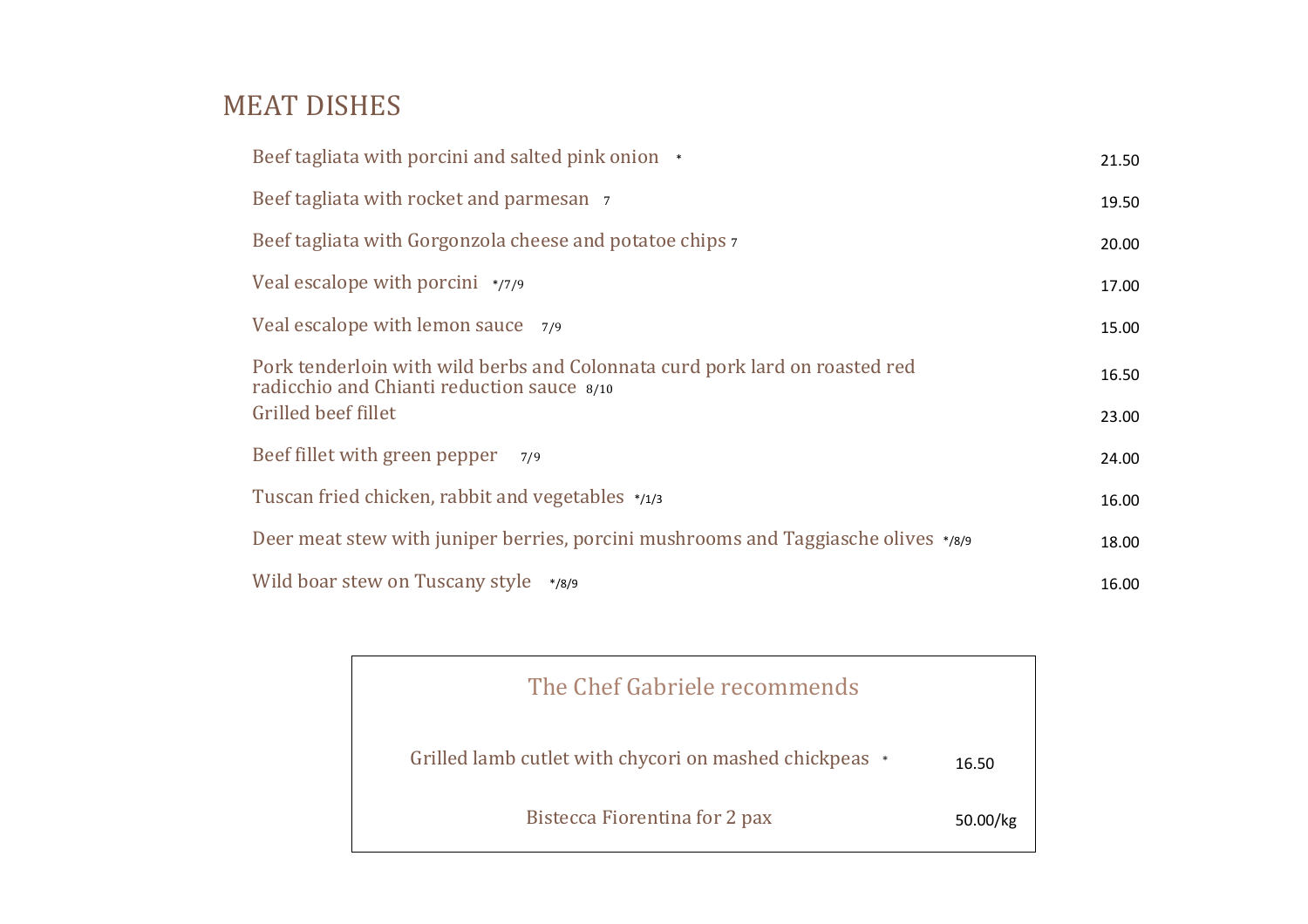## FISH DISHES

| Braised sea bass with onion, tomatoes, basil and peppermint 4/9 | 20.00 |
|-----------------------------------------------------------------|-------|
| Grilled sea bass 4                                              | 19.00 |
| Oven baked sea bream with season vegetables 4/9                 | 22.00 |

| The Chef Gabriele recommends |       |
|------------------------------|-------|
| Grilled tuna tagliata *      | 20.00 |

| Grilled fishes with large shrimps, tuna, and calamari $*_{/4/14}$       | $*$ /2/4/14 | 22.00 |
|-------------------------------------------------------------------------|-------------|-------|
| Salmon with aromatic herbs, crispy chicory and cherry tomato confit */4 |             | 17.50 |